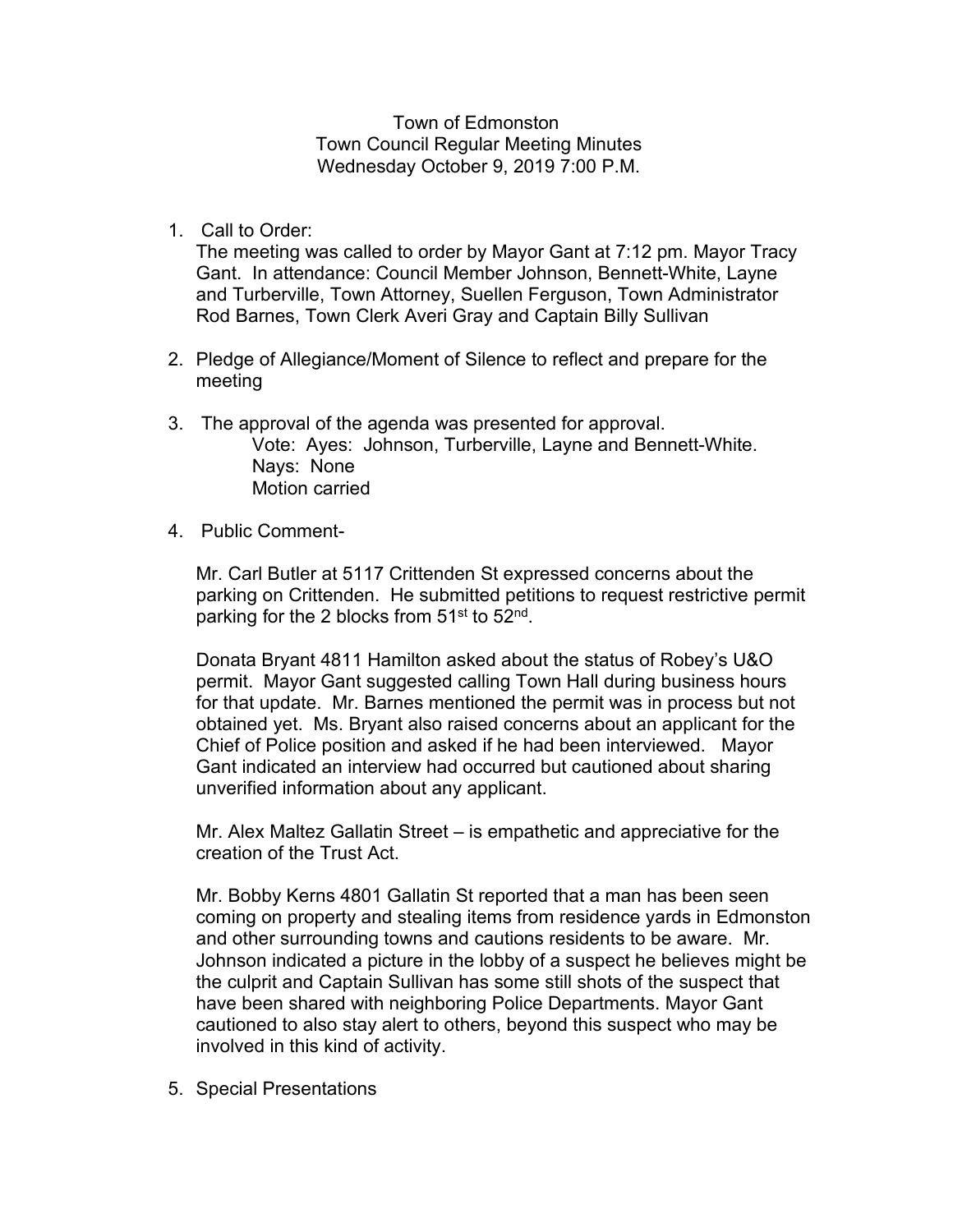Recognition of Prince George's County Board of Education Member, District 3 Pamela Boozer-Strother. District 3 School Board member since December. Mayor Gant asked how you can assist us. Ms. Boozer-Strother indicated her role is a liaison as the representative of six towns working on advocacy efforts around building infrastructure and any family issues. Council Member Bennett-White asked who's our contact on the board – Ms. Boozer-Strother represents Edmonston but information can be found on the school board website. Council Member Layne asked if Boozer Strother represents Mount Rainier schools she does and lives there as well. Council Member Turberville asked how County school ratings are being addressed with most of the schools in the area rating low. Ms. Boozer-Strother indicted standardized testing is important but only one way to rate the school system. Highly respected and long-time educator Alvin Thorton has been hired back as chair to focus on how we tell the stories about Prince Georges County schools. In addition, she indicates test scores have shown improvement. There is also a lot of confidence in Dr. Monica Goldson who's been with the County school system for 28 years.

Mayor Gant announced the Town's annual contribution to the Bladensburg Volunteer Fire Department. Council Member Turberville presented to the Bladensburg Volunteer Fire Department a check for \$7,500.00. Fire Chief Sumner shared background about the history of the Fire Department and himself. He also invited Council, staff and residents to attend activities at the Fire Department such as Bingo and offered "ride alongs" as well.

A vote was taken on the request from residents in the 5100-5200 Blocks of Crittenden Street for the Town to implement permit parking. Mr. Barnes indicated 17 signatures on the petition were from residents living on these blocks which gave the percentage needed to move forward. Council Member Johnson moved, and Council Member Bennett-White seconded for the approval of permit parking in the 5100 to 5200 blocks on Crittenden subject to draft of the necessary approval document by the Town Attorney.

Vote: Ayes: Johnson, Turberville, Layne and Bennett-White. Nays: None Motion carried

- 6. Public Hearing
- 7. Old Business
	- a. The introduction of a proposed "Welcoming Town" ordinance (OR-2019-06). Mayor Gant indicated it's now called the "Welcoming Town Act" as it reflects the Town's needs and intent to make all feel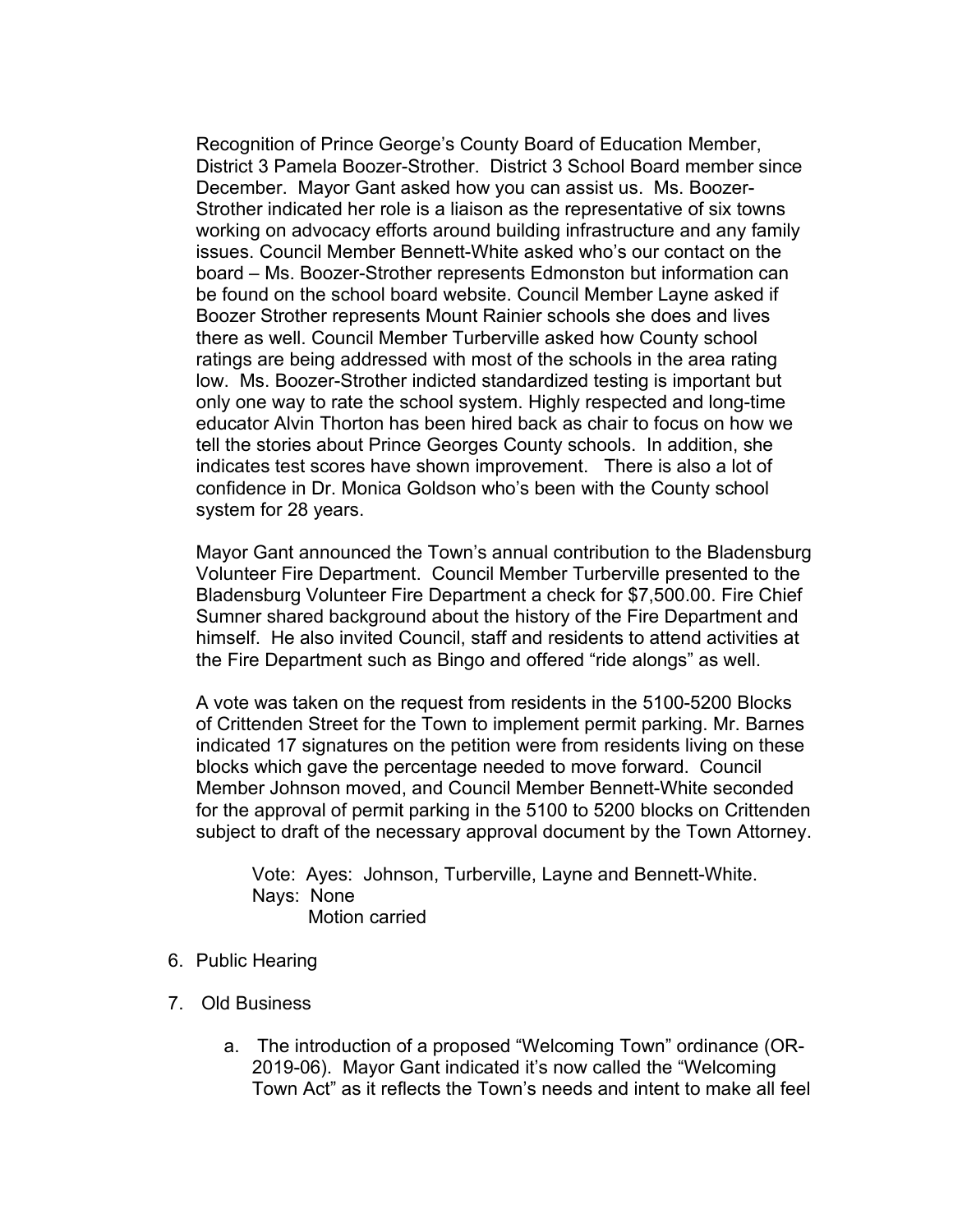welcomed and safe. It clarifies practices for instance, if stopped and background is checked your citizenship status will not be questioned nor will information be shared for any civil immigration matter. Councilmember Turberville shared the importance of the ordinance in clarifying practices in writing. Hopefully it will encourage more engagement by minorities in Town activities. The ordinance requires an annual report to the Council. Council Member Bennett-White asked if reporting would be a function of the Administrator or Police. Mayor Gant suggested it be a function of the Administrator as done in other municipalities but to confer with the police.

Councilmember Turberville moved and Council Member Johnson seconded to introduce ordinance OR-2019-06 "Welcoming Town Act".

Vote: Ayes: Johnson, Turberville, Layne and Bennett-White Nays: None Motion carried

b. Councilmember Turberville moved and Council Member Layne seconded the approval of Policy Resolution 2019-R-02 establishing a green street policy for the Town. Vote: Ayes: Johnson, Turberville, Layne and Bennett-White Nays: None Motion carried

## 8. New Business

- i. The consideration of approval of the following minutes was presented: Councilmember Bennett-White moved and Council Member Johnson seconded to approve the following minutes.
	- 1. Work Session, September 11, 2019
	- 2. Regular Council Meeting, September 11, 2019 Vote: Ayes: Johnson, Turberville, Layne and Bennett-White Nays: None Motion carried
- ii. Mayor Gant indicated a local resident, Robert McKana had requested the speed bumps be installed to slow down traffic on 52<sup>nd</sup> Avenue. Councilmember Turberville moved and Council Member Johnson seconded the approval of the installation of speed bumps in the 5100 and 5200 blocks of Emerson Street and in the 4900 and 5000 blocks of 52nd Avenue at a cost of \$6,700 from American Striping.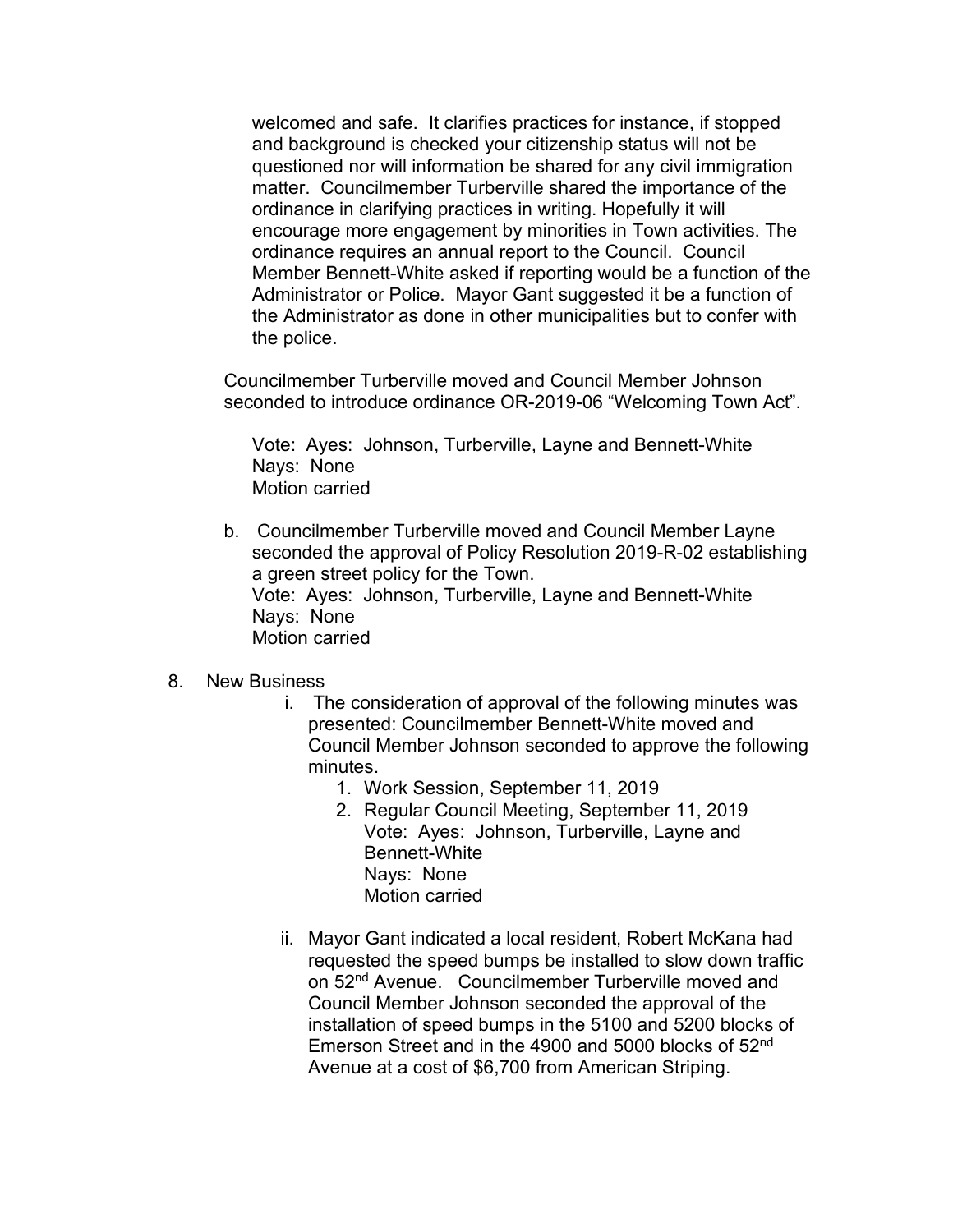Vote: Ayes: Johnson, Turberville, Layne and Bennett-White Nays: None Motion carried

iii. Mayor Gant indicated that this would be the third year applying for a grant to conduct a 4-week summer camp for children age 7 to 13. Council Member Turberville moved and Council Member Johnson seconded the approval of application for a Community Development Block Grant for the operation of a 4-week summer camp program.

Vote: Ayes: Johnson, Turberville, Layne and Bennett-White Nays: None Motion carried

iv. Mr. Barnes indicated that the Town was eligible for Community Development Block Grant funds to construct sidewalks on the east side of the river. The project would be designed with resident input. Council Member Layne moved and Council Member Turberville seconded the approval of applying for a Community Development Block Grant for the construction of sidewalks on Emerson Street, 51<sup>st</sup> Street, 51<sup>st</sup> Place, 52<sup>nd</sup> Place and 52<sup>nd</sup> Avenue.

> Vote: Ayes: Johnson, Turberville, Layne and Bennett-White Nays: None Motion carried

v. Mr. Barnes gave brief overview of the Edmonston Beautiful project. Mayor Gant ask to start the program two years ago as Community legacy project helping low-moderate or Senior homeowners with home improvement upkeep of their residences. The first year \$50,000 was awarded and 9 projects were completed. We're awaiting word for sign-off of historical community on 7 projects with start dates this month. In November we'll have word on our 3rd round application to include improvements to the retail façade of businesses.

Council Member Turberville moved and Council Member Johnson seconded the approval of the award of contract to J.O.M. Painting for the Edmonston Beautiful grant projects.

> Vote: Ayes: Johnson, Turberville, Layne and Bennett-White Nays: None Motion carried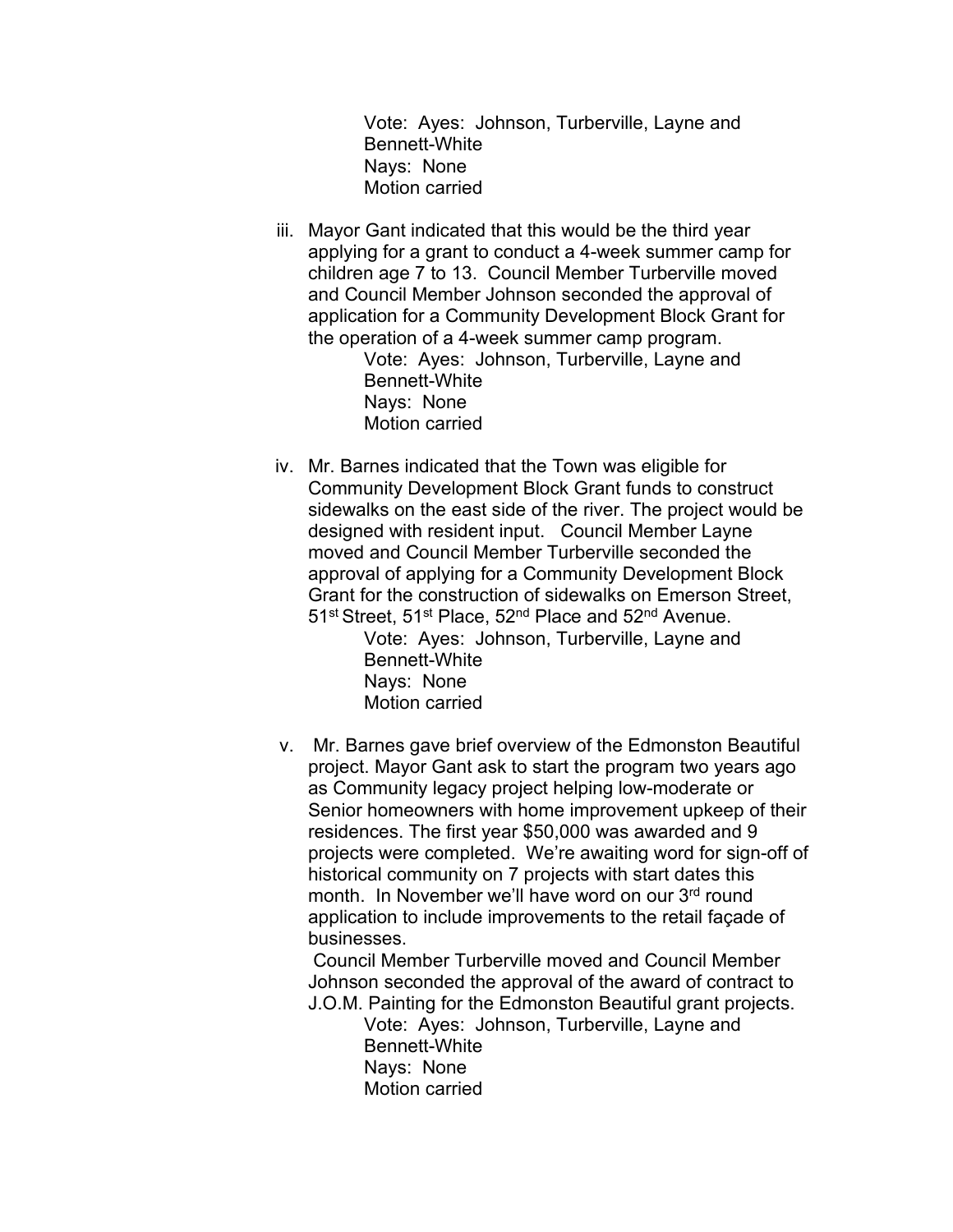vi. Mayor Gant indicated the proposed amendment to the Personnel Guidelines will correct a misunderstanding that employees are paid for the lunch time and they are not. Council Member Layne had questions on standardizing the amended language and Attorney Ferguson suggested the following. "Employees can take a daily unpaid ½ hour or one hour, with supervisor approval and adjustment accordingly to their work schedule".

Council Member Layne moved, and Council Member Johnson seconded the approval of the amended Update to the amended Personnel Policy and Procedures Manual Section 2-1 General Employee Conduct (f) Hours of Work.

Vote: Ayes: Johnson, Turberville, Layne and Bennett-White Nays: None Motion carried

- vii. Mayor Gant indicated a resident Lisa Williford, 5109 Emerson requests for adding a street light in the middle of the block of the 5100 block of Emerson Street. It is recommended that first the Police Department contact Ms. Williford and provide feedback on how to improve lighting around her home.
- viii. Council Member Bennett-White moved and Council Member Layne seconded to approval of the annual memorandum of understanding with the City of Hyattsville for the purchase of road salt.

Vote: Ayes: Johnson, Turberville, Layne and Bennett-White Nays: None Motion carried

ix. Council Member Turberville moved and Council Member Layne seconded to approve authorizing the Mayor to sign the letter of intent with the Maryland Department of Housing and Community Development authorizing Local Government Infrastructure Bonds – 2019 Series B. Mr. Barnes reiterated the potential interest savings from 4.55% to below 2.85 % with no change to the terms.

> Vote: Ayes: Johnson, Turberville, Layne and Bennett-White Nays: None Motion carried

9. Police Report (Captain Sullivan)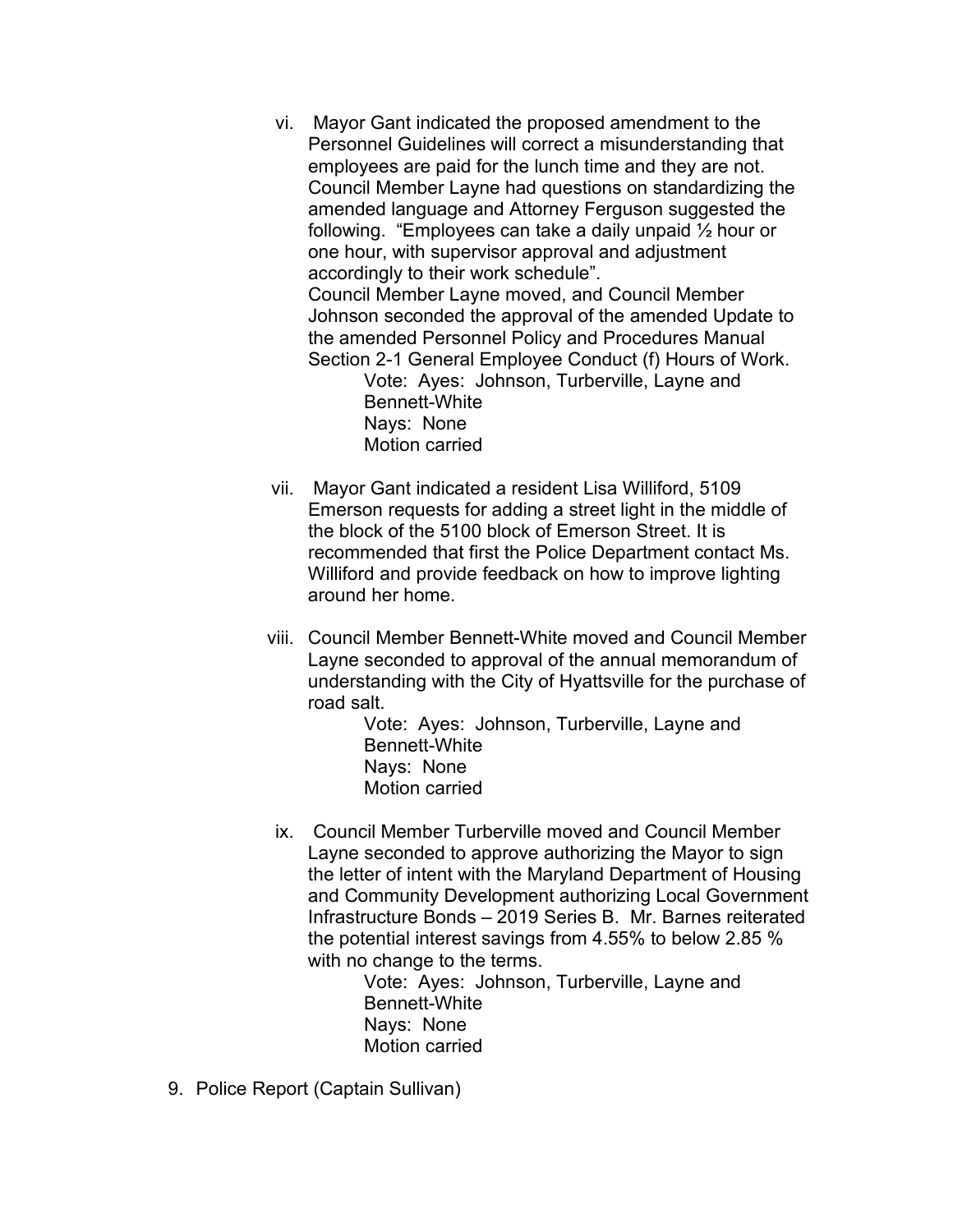Monthly reported was provided to attendees. There was an accident on Kenilworth and the driver had a medical condition which was amplified by drinking and became aggressive and damaged the windshield of Officer Torres police car. The driver was arrested and charged and transported with assistance by several Port Town officers and County Police.

Code Report (Town Administrator Barnes). The monthly Code Report was provided to include an update on vacant property with a couple of homes waiting on permits from County inspections. One home 5112 Decatur is applying for an extension; 5009 Decatur owners have applied for permits to expand the size of the home. The owner of 5003 Decatur expects roofing repair complete within 30 days. The fence at Tanglewood and Buchanan must be replaced per the notice from the Code Officer. Pepco has been cutting trees throughout Town and another company has been hired to clean up the debris within 4 weeks afterward. Resident Byran Hope asked if residents could be better notified when Pepco is doing the work. Mayor Gant indicated she received a notice through the mail. Mr. Barnes will check on the notification process.

## 10.Council Dialogue

Council Member Layne asked for an update about the Chief of Police hiring process and interview process. Council Member Layne Mayor Gant indicated first interviews had been conducted and that a recommendation would be presented in November.

Council Member Bennett-White expressed her hopes that townspeople feel welcomed and encourages residents to get to know neighbors. She seconded Council Member Bennett-White assertion that the best way to get to know your neighbors to reach out to them which we all should be doing.

Council Member Turberville expressed pride in the Town's effort to unanimously adopt the "Welcoming Town" ordinance. It illustrates we want to make residents feel safe and comfortable.

Council Member Johnson expressed the town is need of another cleanup- green up. The area behind the fence at gas station has become a mess again. Feels an effort to put up a fence is needed.

Mayor Gant expressed our community offers many opportunities and has attracted many grants such as for camp and home improvements and has shared this information at meetings with State and County legislators. These meetings have also offered a chance to receive information and get understanding on what is happening within the State, County and Town.

Mayor Gant also thanked those involved in the success of the Anti-Bullying Rally and who attended and hoped collectively that we can continue to combat this issue.